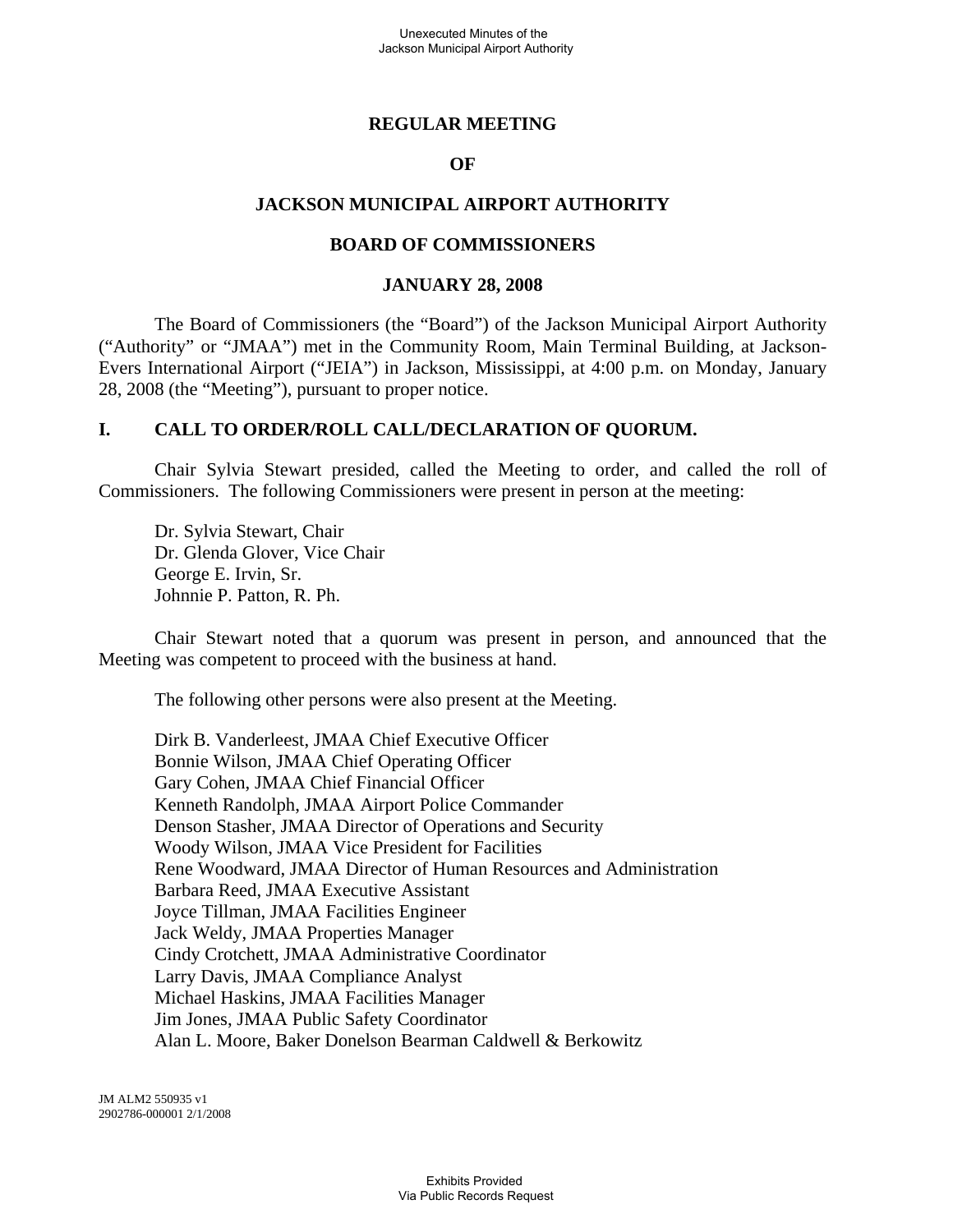Jeff Wagner, Baker Donelson Bearman Caldwell & Berkowitz Lanny Greenberg, Hawkins Field ATCT Karina Broshchan, Aero Jackson, Inc. Mark Pyanov, Aero Jackson, Inc. Ronald Warren, N. Dragons, LLC Bishop Curtis Minneweather, Christian Communication Center Ministry Jim Hankins, Jim Hankins Air Service Marion Hankins, Jim Hankins Air Service Laura Daniel, Jim Hankins Air Service Clarence Edwards, Atlantic Aviation Don Sittman, Sittman Aircraft Gene Davis, Sittman Aircraft

# **II. APPROVAL AND EXECUTION OF MINUTES.**

# **A. Special Administration Committee Meeting on December 20, 2007.**

# **B. Special Board Meeting on December 20, 2007.**

# **C. Regular Monthly Work Session on January 24, 2008.**

The Board considered the minutes of the Special Administration Committee Meeting on December 20, 2007; the Special Board Meeting on December 20, 2007; and the Regular Monthly Work Session on January 24, 2008.

After discussion, upon motion duly made by Commissioner Glover, seconded by Commissioner Irvin, and unanimously approved by the affirmative votes of all Commissioners present, said minutes were approved as presented and directed to be filed in the appropriate minute book and records of the Authority.

# **III. PUBLIC COMMENTS.**

Mr. Vanderleest introduced Lanny Greenberg, Manager, Hawkins Field Air Traffic Control Tower. Mr. Greenberg distributed a handout entitled "Request for Hawkins Field Runway 11/29 Threshold Status Review – January 2008" (the "Request") and pages 119-120 from a Federal Aviation Administration ("FAA") publication describing Hawkins Field, copies of which are attached as exhibits to the minutes of the Meeting. As set forth in the Request, Mr. Greenberg asked the Authority to request that the FAA change the status of the thresholds for Runway 11/29 at Hawkins Field from "relocated" to "displaced," for the reasons set forth in the Request.

During discussion, both Mr. Greenberg and Mr. Vanderleest agreed that JMAA is in full compliance with FAA rules and regulations at this time. The issue is whether to request that FAA change the status of the thresholds for Runway 11/29 from "relocated" to "displaced," thereby allowing the use of additional runway for takeoffs and landings. Mr. Vanderleest said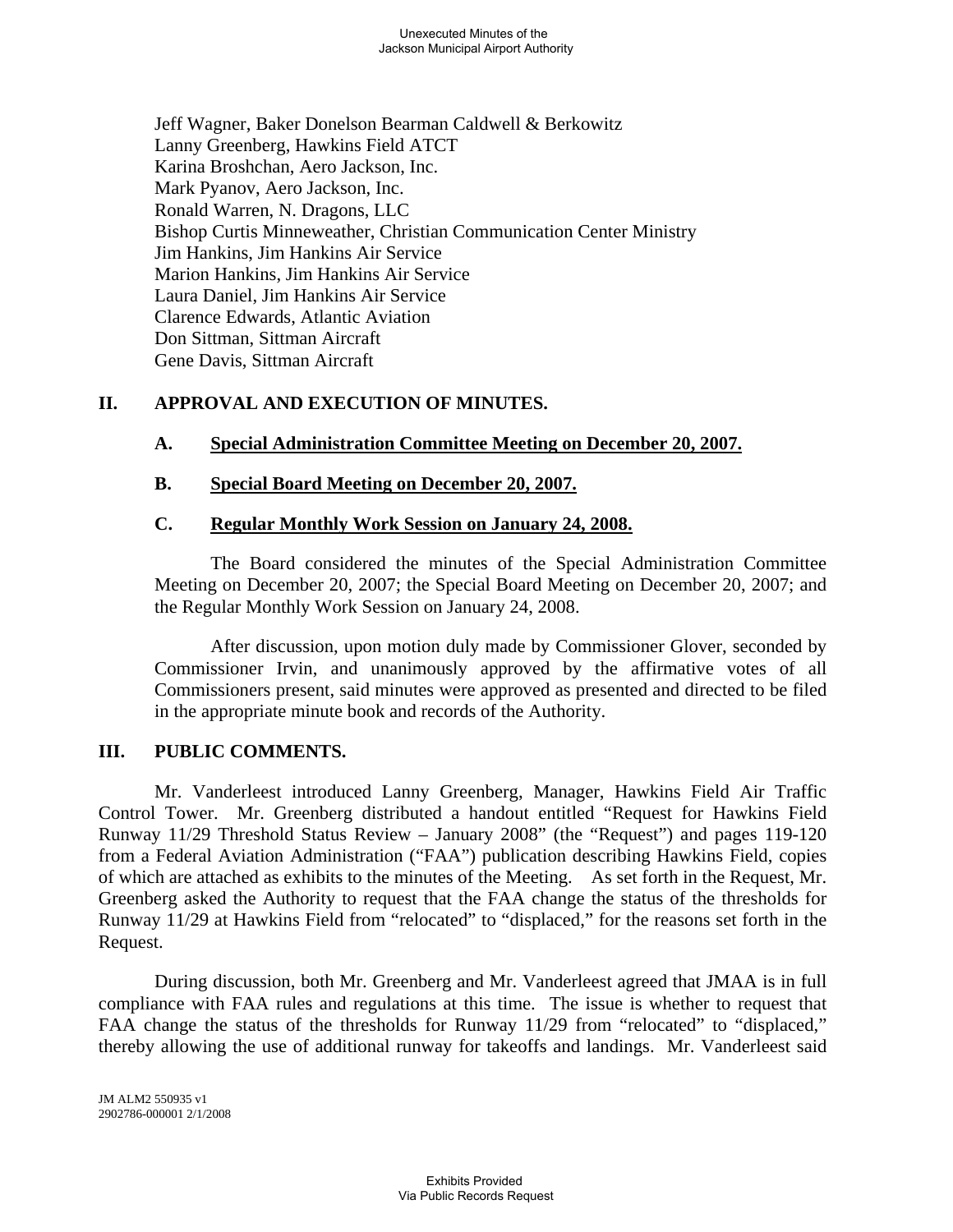that the JMAA staff was discussing this issue with FAA, and would work with the Hawkins Field Board Committee and FAA, and make a report and recommendation to the Board at a subsequent Board meeting.

During discussion, Bishop Curtis Minneweather said that he supported bringing more jobs to the area, and supported changing the classification of the threshold from "relocated" to "displaced" if a longer runway would mean more jobs. Mr. Greenberg recognized the Hawkins Field tenants and employees who were present at the Meeting, each of whom expressed their support for Mr. Greenberg's proposed change.

# **IV. REPORTS.**

# **A. Chief Executive Officer.**

- 1. Airport Project Manager Summary, Ending December 31, 2007.
- 2. Airport Activity Statistics Report, Ending December 31, 2007.

Mr. Vanderleest directed the Board's attention to the Airport Project Manager Summary and the Airport Activity Statistics Report, as found in the packet distributed to the Board prior to the Meeting (the "Packet"), and discussed these reports with the Board. A copy of the Packet is attached as an exhibit to the minutes of the Meeting.

- 3. Employee Recognitions.
	- a. Employee of the Month January 2008.
		- (1) Lieutenant Desmond Reed, Department of Public Safety.

Mr. Vanderleest said that Mr. Reed would be recognized as Employee of the Month for January 2008 at the next Board meeting.

- b. Employee of the Year  $-2007$ .
	- (1) Cindy Crotchett, Administrative Coordinator, Department of Human Resources & Administration.

Mr. Vanderleest recognized and commended Ms. Crotchett as Employee of the Year for 2007.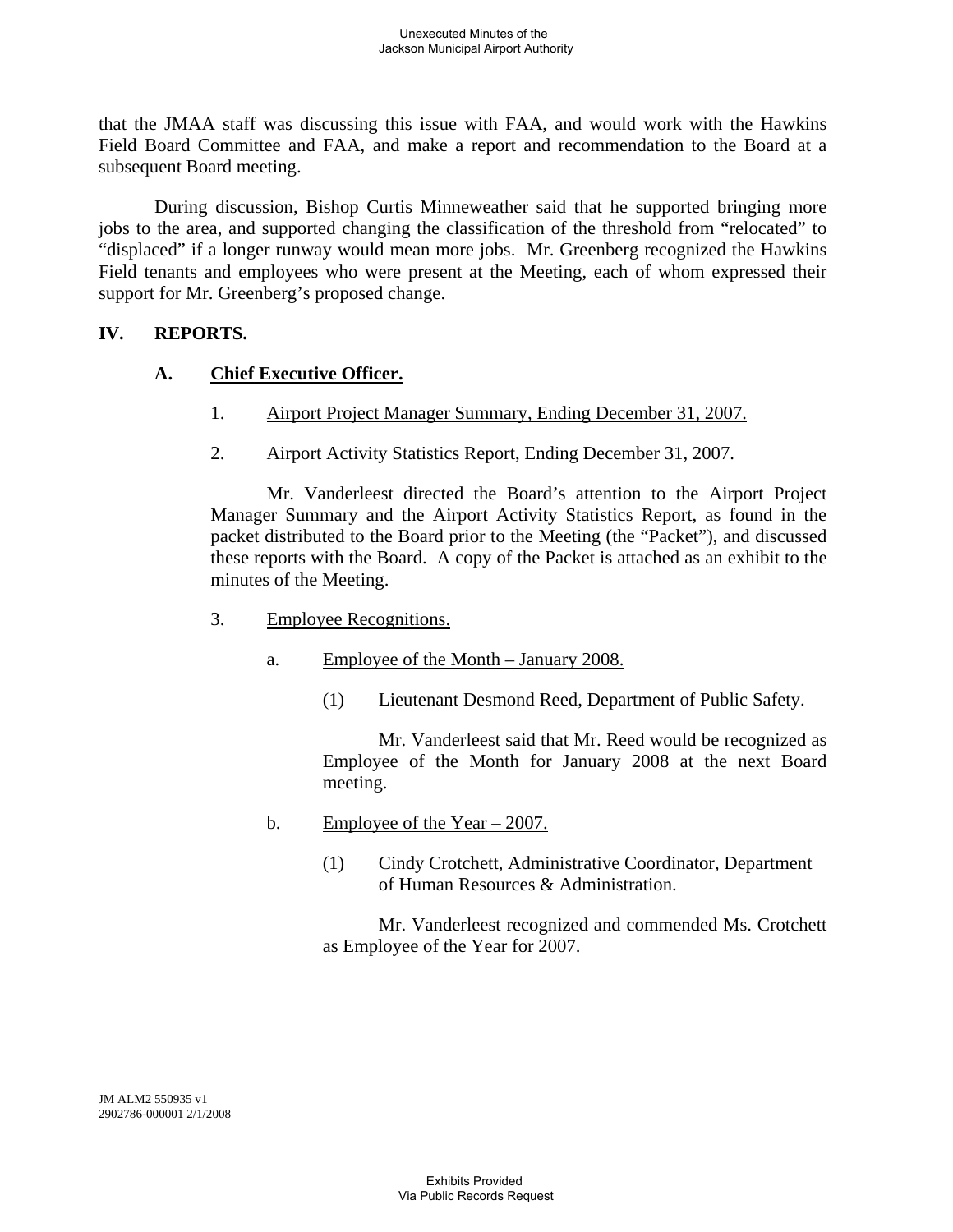#### c. Professional Development.

- (1) Willie Jones, Certified Police Officer, Public Safety Division.
	- (a.) Achievement of Excellence, Airport News & Training Network (ANTN).

Mr. Vanderleest said that Mr. Jones would be recognized at the next Board meeting for his Achievement of Excellence for passing 150 ATSI tests from all categories.

- (2) James Jones, Public Safety Coordinator, Public Safety Division.
	- (a.) Achievement of Excellence, Airport News & Training Network (ANTN).

Mr. Vanderleest introduced and commended Mr. Jones on his Achievement of Excellence for passing 150 ATSI tests from all categories.

- (3) Shawn Terwilliger, Certified Police Officer, Public Safety Division.
	- (a.) Bachelor's Degree in Administration of Justice, Mississippi College.

Mr. Vanderleest said that Mr. Terwilliger would be commended for his recent achievement at the next Board meeting.

#### 4. MetroJackson Chamber of Commerce Award.

Mr. Vanderleest showed the Board the Leadership Corporate Award recently received by JMAA from the MetroJackson Chamber of Commerce.

#### **B. Attorney.**

Mr. Moore said that he had nothing to add to what had already been discussed with the Board at the Regular Monthly Work Session on January 24, 2008.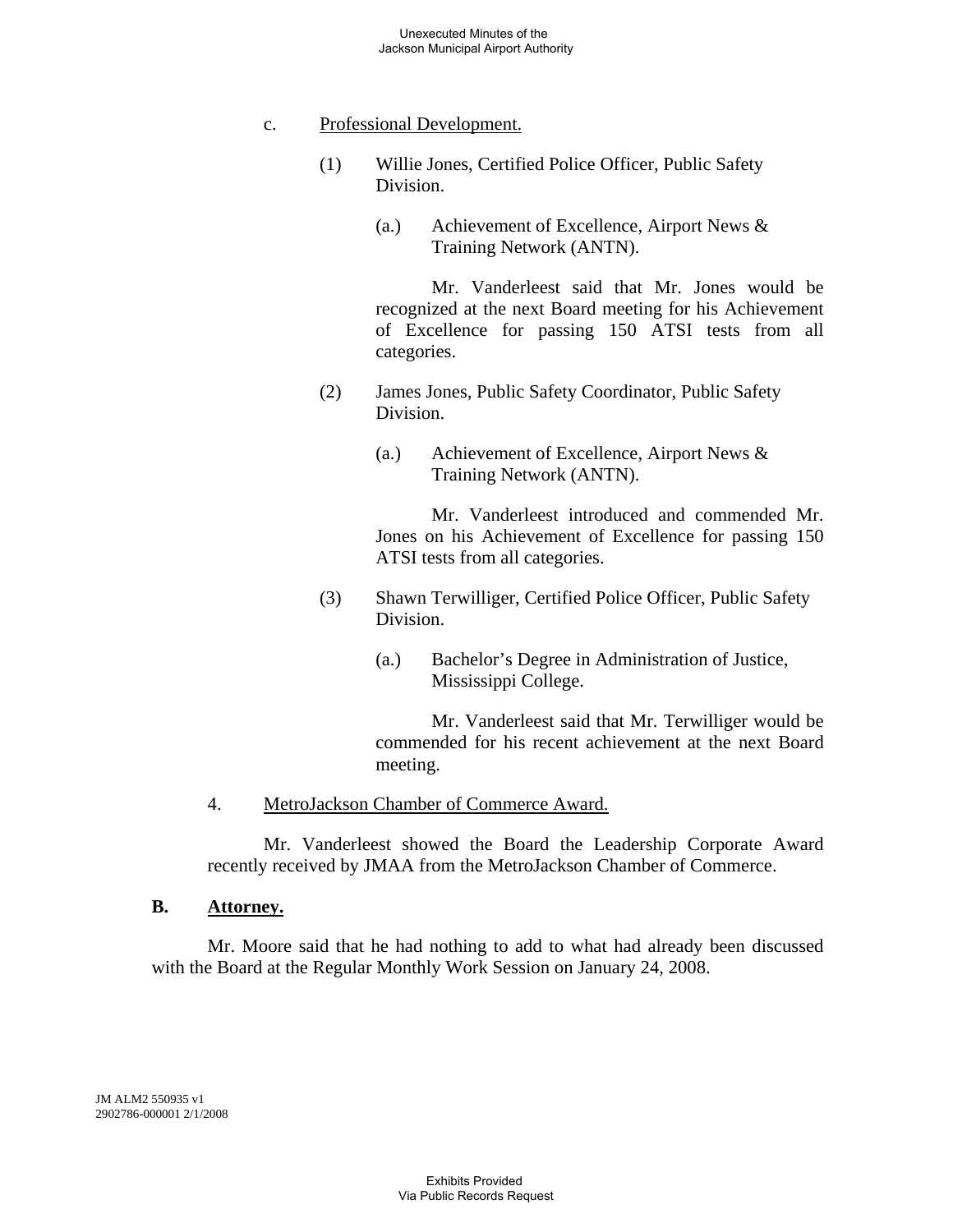# **V. ACTION ITEMS.**

## **A. Financial Matters.**

- 1. Financial Reports for December 2007: Accept.
- 2. Claims Docket for December 2007: Approve.

Mr. Vanderleest discussed with the Board the Financial Reports for the Authority for the month of December 2007, and the Claims Docket for December 2007, as found in the Packet.

After discussion, upon motion duly made by Commissioner Patton, seconded by Commissioner Glover, and unanimously approved by the affirmative votes of all Commissioners present, the Board adopted the following resolution.

# **RESOLUTION ACCEPTING FINANCIAL REPORTS FOR DECEMBER 2007 AND APPROVING AND AUTHORIZING PAYMENT OF CLAIMS DOCKET FOR DECEMBER 2007**

**WHEREAS**, the Board of Commissioners (the "Board") of the Jackson Municipal Airport Authority (the "Authority") has reviewed and considered (i) certain financial statements for the Authority for the month and period ending December 31, 2007 (the "Financial Reports"), and (ii) the Claims Docket of the Authority for the month of December 2007 (the "Claims"), both the Financial Reports and the Claims being (i) included in the packet distributed to the Board prior to the January 28, 2008, Regular Monthly Meeting of the Board, and (ii) incorporated herein by reference;

**NOW, THEREFORE, BE IT RESOLVED**, the Board hereby (i) accepts the Financial Reports and (ii) approves and authorizes payment of the Claims in the total amount of \$641,641.37.

# **B. Service Agreements.**

- 1. Project Number 042-06, Interactive Employee Training Modules: Authorize Supplemental Agreement.
- 2. Approve Retainer Agreement with Winston & Strawn for Washington Representation.

Mr. Vanderleest directed the Board's attention to the memoranda in the Packet which described each of the matters set out above, and discussed each of these matters with the Board.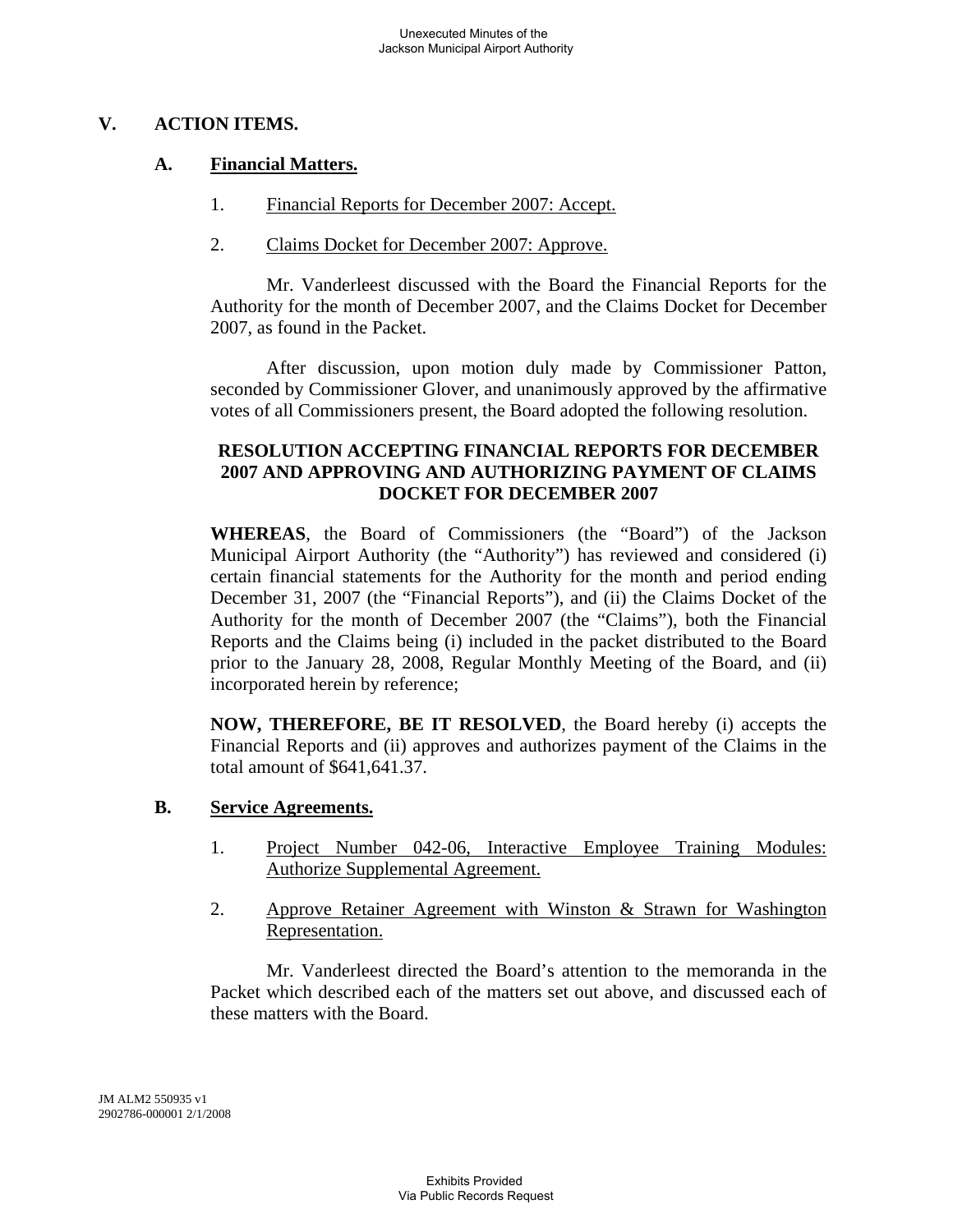After discussion, upon motion duly made by Commissioner Patton, seconded by Commissioner Glover, and unanimously approved by the affirmative votes of all Commissioners present, the Board adopted the following resolution.

# **RESOLUTION APPROVING AND AUTHORIZING CERTAIN ACTIONS WITH RESPECT TO CERTAIN SERVICE AGREEMENTS**

**WHEREAS**, the staff of the Jackson Municipal Airport Authority (the "Authority") has recommended that the Board of Commissioners (the "Board") of the Authority approve and authorize certain actions with respect to certain service agreements identified below, all as more particularly described in certain memoranda which were (i) included in the packet distributed to the Board prior to the January 28, 2008, Regular Monthly Meeting of the Board, and (ii) incorporated herein by reference (separately, each a "Memorandum;" collectively, the "Memoranda") ; and

**WHEREAS**, the Board has reviewed and considered said Memoranda and considered said recommendations by the staff of the Authority;

**NOW, THEREFORE, BE IT RESOLVED**, the Board hereby determines that it would be in the best interests of and in furtherance of the duties and responsibilities of the Authority to, and the Board hereby does, take the following action:

- 1. The Board approves and authorizes negotiation and execution of a supplemental agreement (the "AAAE Agreement") with the American Association of Airport Executives ("AAAE") for professional services in connection with development and provision of interactive employee training modules for areas subject to control by the Air Traffic Control Tower at Jackson-Evers International Airport, said AAAE Agreement to be in such form and to contain such terms and conditions consistent with the Memorandum dated January 14, 2008, which describes this matter, as may be deemed appropriate by the Chief Executive Officer of the Authority, as evidenced by his execution thereof.
- 2. The Board approves and authorizes negotiation and execution of an agreement (the "W&S Agreement") with Winston & Strawn, LLP ("W&S") to provide representation for JMAA in Washington, D.C. on a variety of matters, particularly involving legislative matters and potential grant funding, said W&S Agreement to be in such form and to contain such terms and conditions consistent with the Memorandum dated January 22, 2008, which describes this matter, as may be deemed appropriate by the Chief Executive Officer of the Authority, as evidenced by his execution thereof.

JM ALM2 550935 v1 2902786-000001 2/1/2008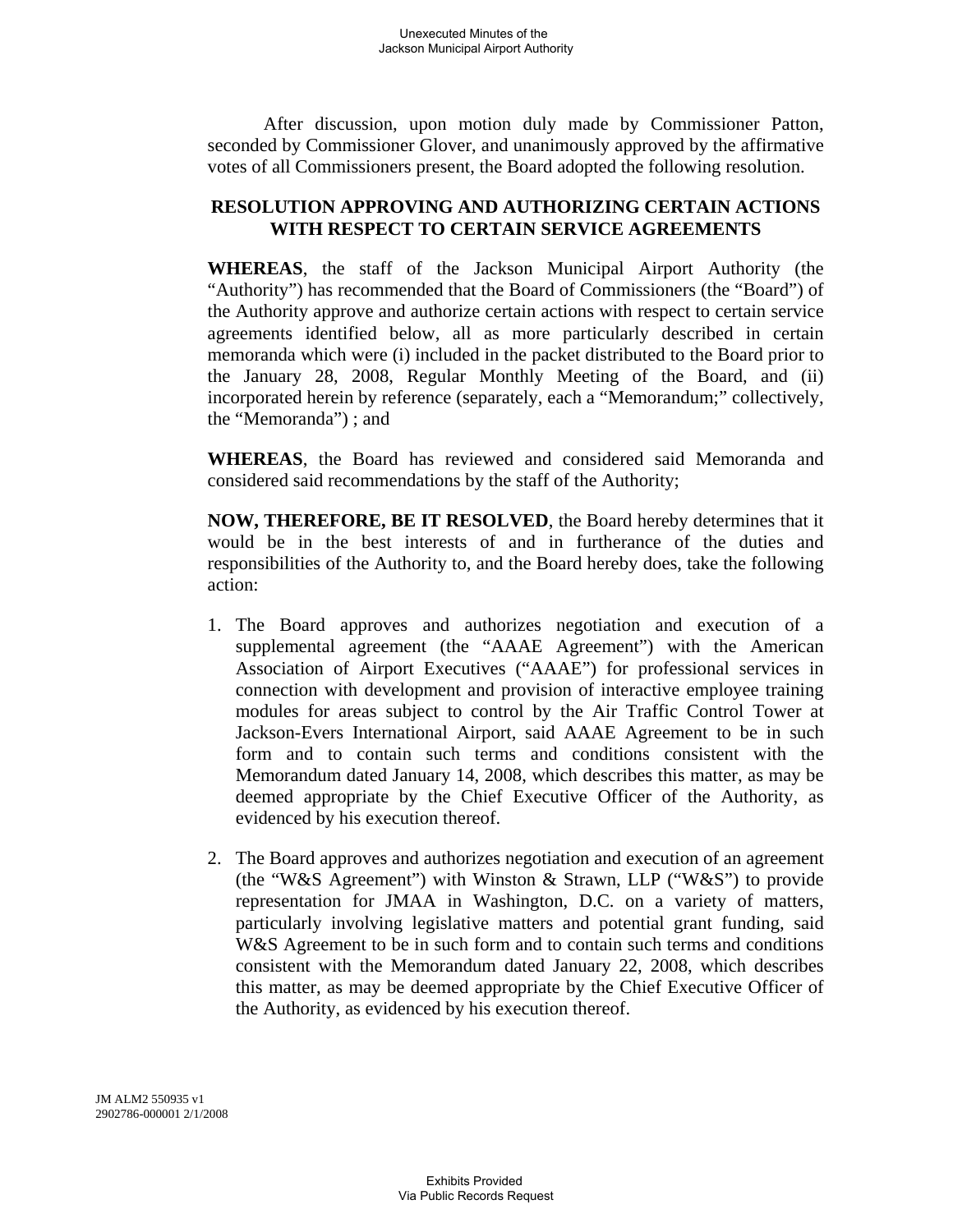# **C. Construction Projects.**

- 1. Project Number 006-08, Fuel Tank Installation and Concrete Pad Construction, JEIA: Approve Addendum to Engineering Services Agreement with Integrated Management Services, P.A.
- 2. Project Number 006-08, Fuel Tank Installation and Concrete Pad Construction, JEIA: Authorize Advertisement for Bids.

Mr. Vanderleest asked the Board to defer action on items 1 and 2 above until later in the Meeting, and the Board concurred.

3. Project Number 003-08, West Runway Repair, JEIA: Approve Amendment to Addendum to Engineering Services Agreement with Neel-Schaffer, Inc.

Mr. Vanderleest directed the Board's attention to the memorandum in the Packet which described this matter, and discussed this matter with the Board.

After discussion, upon motion duly made by Commissioner Glover, seconded by Commissioner Patton, and unanimously approved by the affirmative votes of all Commissioners present, the Board adopted the following resolution.

# **RESOLUTION APPROVING AND AUTHORIZING AMENDMENT NO. 13 TO ENGINEERING SERVICES AGREEMENT WITH NEEL-SCHAFFER, INC.**

**WHEREAS**, the staff of the Jackson Municipal Airport Authority (the "Authority") has recommended that the Board of Commissioners (the "Board") of the Authority approve and authorize execution and accomplishment of a certain amendment (the "NS Amendment") to Addendum No. 13 to the Engineering Services Agreement with Neel-Schaffer, Inc. for professional services in connection with remedial work to be performed on the West Runway at Jackson-Evers International Airport (the "Services"), as more particularly described in that certain memorandum dated January 17, 2008, relating to this matter as (i) included in the packet distributed to the Board prior to the January 28, 2008, Regular Monthly Meeting of the Board (the "Memorandum") and (ii) incorporated herein by reference; and

**WHEREAS**, the Board has reviewed said Memorandum and considered said recommendation by the staff of the Authority;

**NOW, THEREFORE, BE IT RESOLVED**, the Board hereby determines that it would be in the best interests of and in furtherance of the duties and responsibilities of the Authority to, and the Board hereby does, approve and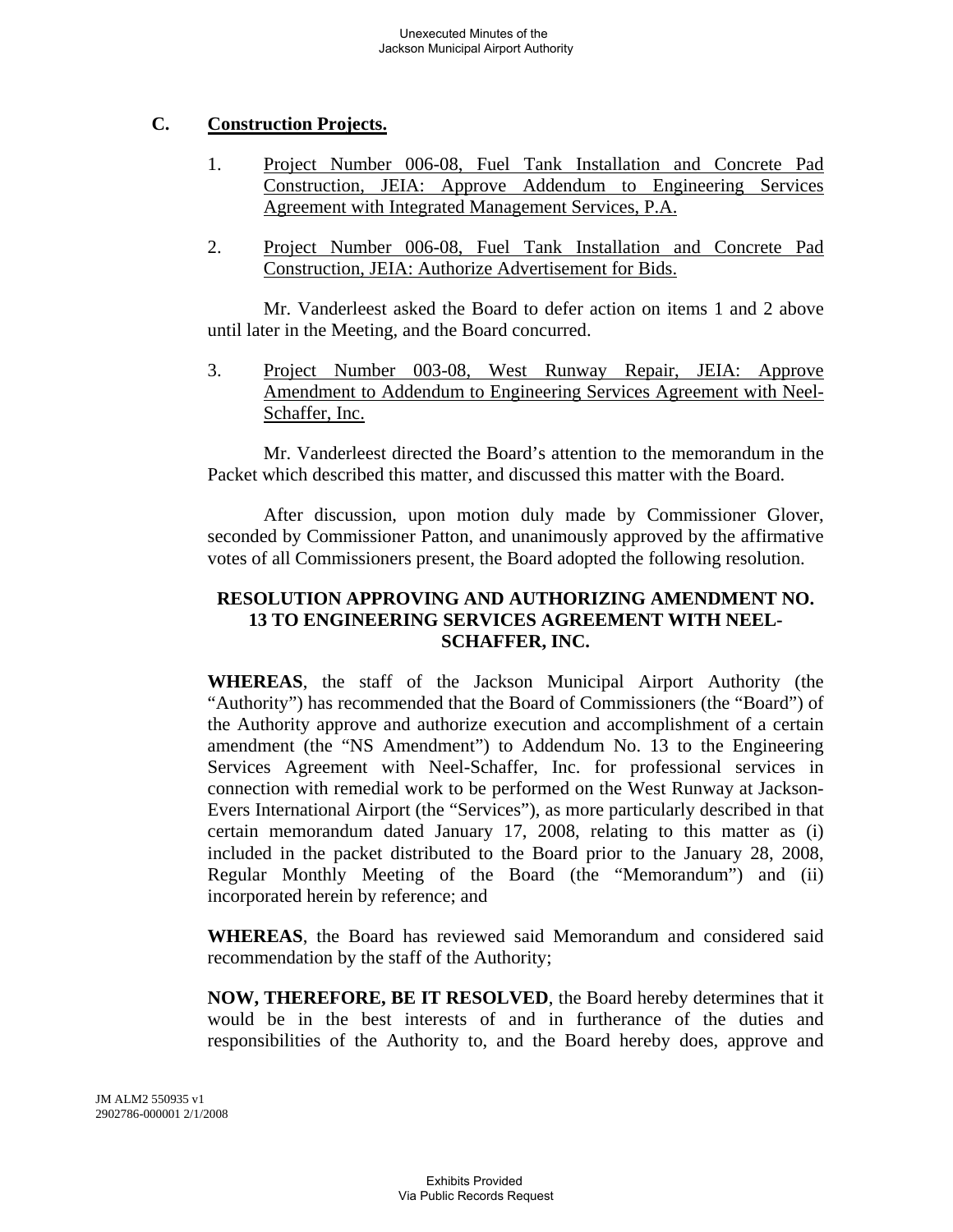authorize execution and accomplishment of the NS Amendment, said NS Amendment to be in such form and to contain such terms and conditions consistent with the Memorandum as may be deemed appropriate by the Chief Executive Officer of the Authority, as evidenced by his execution thereof.

## **D. Procurements.**

- 1. Purchase of Boom Mower for Facilities Department, JMAA: Approve Purchase at State Contract Price.
- 2. Purchase of MDI/Access Control Parts, JEIA: Approve Sole Source Purchase.

Mr. Vanderleest directed the Board's attention to the memoranda in the Packet which described the matters set out above, and discussed these matters with the Board.

After discussion, upon motion duly made by Commissioner Patton, seconded by Commissioner Glover, and unanimously approved by the affirmative votes of all Commissioners present, the Board adopted the following resolution.

## **RESOLUTION APPROVING AND AUTHORIZING CERTAIN ACTIONS REGARDING PROCUREMENTS**

**WHEREAS**, the staff of the Jackson Municipal Airport Authority (the "Authority") has recommended that the Board of Commissioners (the "Board") of the Authority approve and authorize certain procurements, as more particularly described in certain memoranda (i) included in the packet distributed to the Board prior to the January 28, 2008, Regular Monthly Meeting of the Board (separately, each a "Memorandum;" collectively, the "Memoranda") and (ii) incorporated herein by reference; and

**WHEREAS**, the Board has reviewed the Memoranda and considered the recommendations by the staff of the Authority;

**NOW, THEREFORE, BE IT RESOLVED**, the Board hereby determines that it would be in the best interests of and in furtherance of the duties and responsibilities of the Authority to, and the Board hereby does, take the following actions:

1. The Board approves and authorizes the purchase of a certain Diamond Mowers, Inc. 50 inch Head Boom Mower (the "Equipment") at a price not to exceed the price for the Equipment as set forth on the Express Products List maintained by the Mississippi Department of Finance and Administration.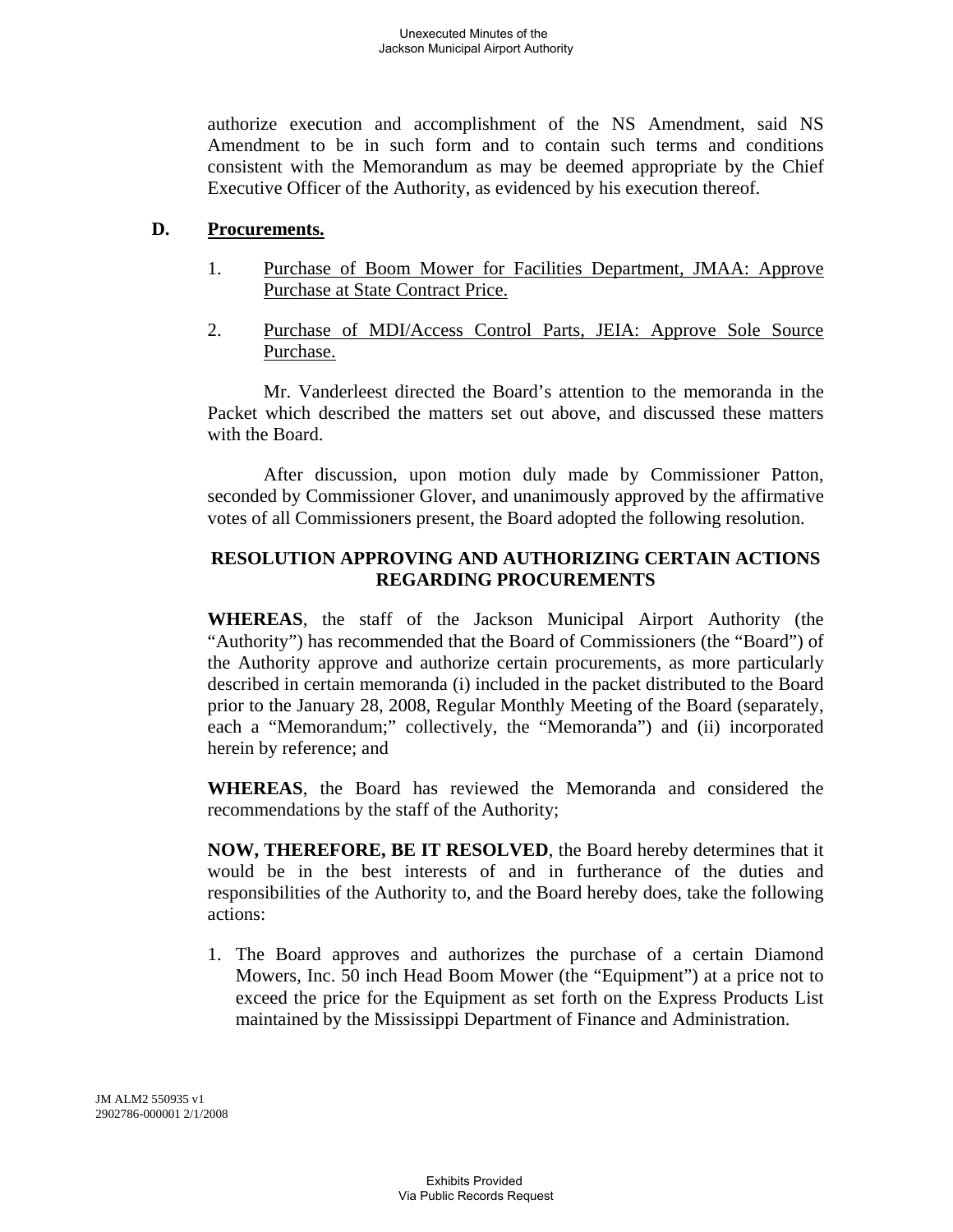2. The Board accepts that certain Certificate Regarding Purchase of Noncompetitive Items (MDI Access Control Parts) Available from One Source Only (the "Sole Source Certificate") as (i) included in the packet distributed to the Board prior to the January 28, 2008, Regular Monthly Meeting of the Board and (ii) incorporated herein by reference; and approves and authorizes the sole source, noncompetitive purchase of certain spare and replacement parts for the Authority's MDI Security and Access Control System from Johnson Controls, Inc., as more particularly described in that certain Memorandum dated January 25, 2008, relating to this matter, and the Sole Source Certificate.

#### **E. Lease and Concession Agreements.**

1. Next Group, LLC: Award Lease of Undeveloped Hangar Site at JEIA.

Mr. Vanderleest directed the Board's attention to the memorandum in the Packet which described this matter, and discussed this matter with the Board.

After discussion, upon motion duly made by Commissioner Glover, seconded by Commissioner Patton, and unanimously approved by the affirmative votes of all Commissioners present, the Board adopted the following resolution.

## **RESOLUTION APPROVING AND AUTHORIZING EXECUTION OF GROUND LEASE AGREEMENT WITH NEXT GROUP, LLC**

**WHEREAS**, the staff of the Jackson Municipal Airport Authority (the "Authority") has recommended that the Board of Commissioners (the "Board") of the Authority approve and authorize negotiation and execution of a certain ground lease agreement (the "Lease Agreement") with Next Group, LLC, as more particularly described in that certain memorandum dated January 22, 2008, as (i) included in the packet distributed to the Board prior to the January 28, 2008, Regular Monthly Meeting of the Board (the "Memorandum") and (ii) incorporated herein by reference; and

**WHEREAS**, the Board has reviewed the Memorandum and considered the recommendation by the staff of the Authority;

**NOW, THEREFORE, BE IT RESOLVED**, the Board hereby determines that it would be in the best interests of and in furtherance of the duties and responsibilities of the Authority to, and the Board hereby does, approve and authorize negotiation and execution of the Lease Agreement, said Lease Agreement to be in such form and to contain such terms and conditions consistent with the Memorandum as may be deemed appropriate by the Chief Executive Officer of the Authority, as evidenced by his execution thereof.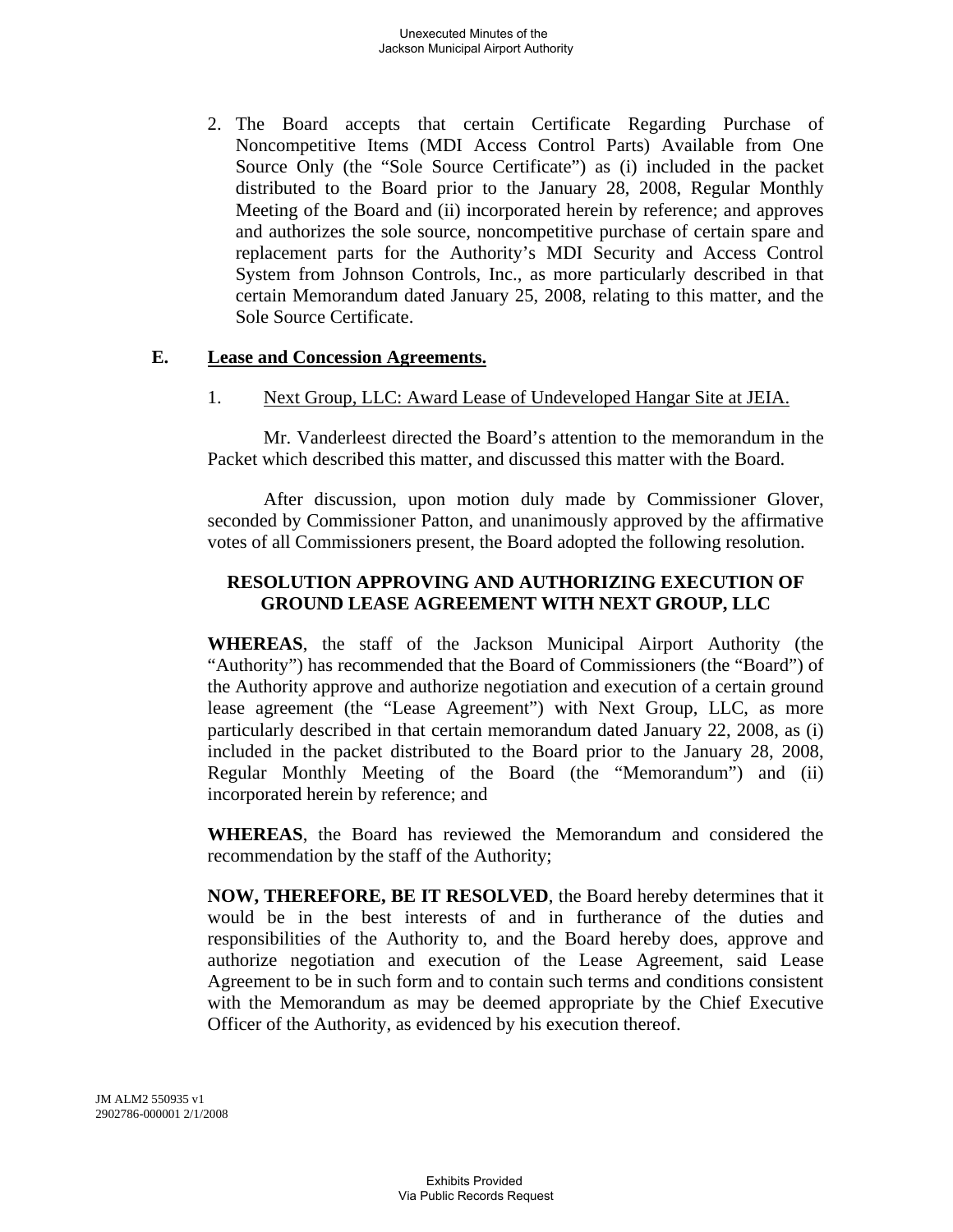Mr. Vanderleest then asked the Board to consider approval of items 1 and 2 under Construction Projects on the agenda for the Meeting, which had been deferred earlier, and the Board agreed to take up those matters at this time.

#### **C. Construction Projects.**

- 1. Project Number 006-08, Fuel Tank Installation and Concrete Pad Construction, JEIA: Approve Addendum to Engineering Services Agreement with Integrated Management Services, P.A.
- 2. Project Number 006-08, Fuel Tank Installation and Concrete Pad Construction, JEIA: Authorize Advertisement for Bids.

Mr. Vanderleest directed the Board's attention to the memoranda in the Packet which described these matters, and discussed these matters with the Board.

After discussion, upon motion duly made by Commissioner Glover, seconded by Commissioner Patton, and unanimously approved by the affirmative votes of all Commissioners present, the Board adopted the following resolution.

# **RESOLUTION APPROVING AND AUTHORIZING CERTAIN ACTIONS WITH RESPECT TO CERTAIN CONSTRUCTION PROJECTS**

**WHEREAS**, the staff of the Jackson Municipal Airport Authority (the "Authority") has recommended that the Board of Commissioners (the "Board") of the Authority approve and authorize execution and accomplishment of certain actions with respect to certain construction projects identified below, all as more particularly described in certain memoranda (i) included in the packet distributed to the Board prior to the January 28, 2008, Regular Monthly Meeting of the Board (separately, each a "Memorandum;" collectively, the "Memoranda") and (ii) incorporated herein by reference; and

**WHEREAS**, the Board has reviewed the Memoranda and considered the recommendations by the staff of the Authority;

**NOW, THEREFORE, BE IT RESOLVED**, the Board hereby determines that it would be in the best interests of and in furtherance of the duties and responsibilities of the Authority to, and the Board hereby does, take the following action:

1. The Board approves and authorizes execution and accomplishment of an addendum (the "IMS Addendum") to the Standard Form Agreement for engineering services with Integrated Management Services, P.A. for professional services in connection with design and construction of a concrete pad for the fuelling system and the procurement and installation of a 12,000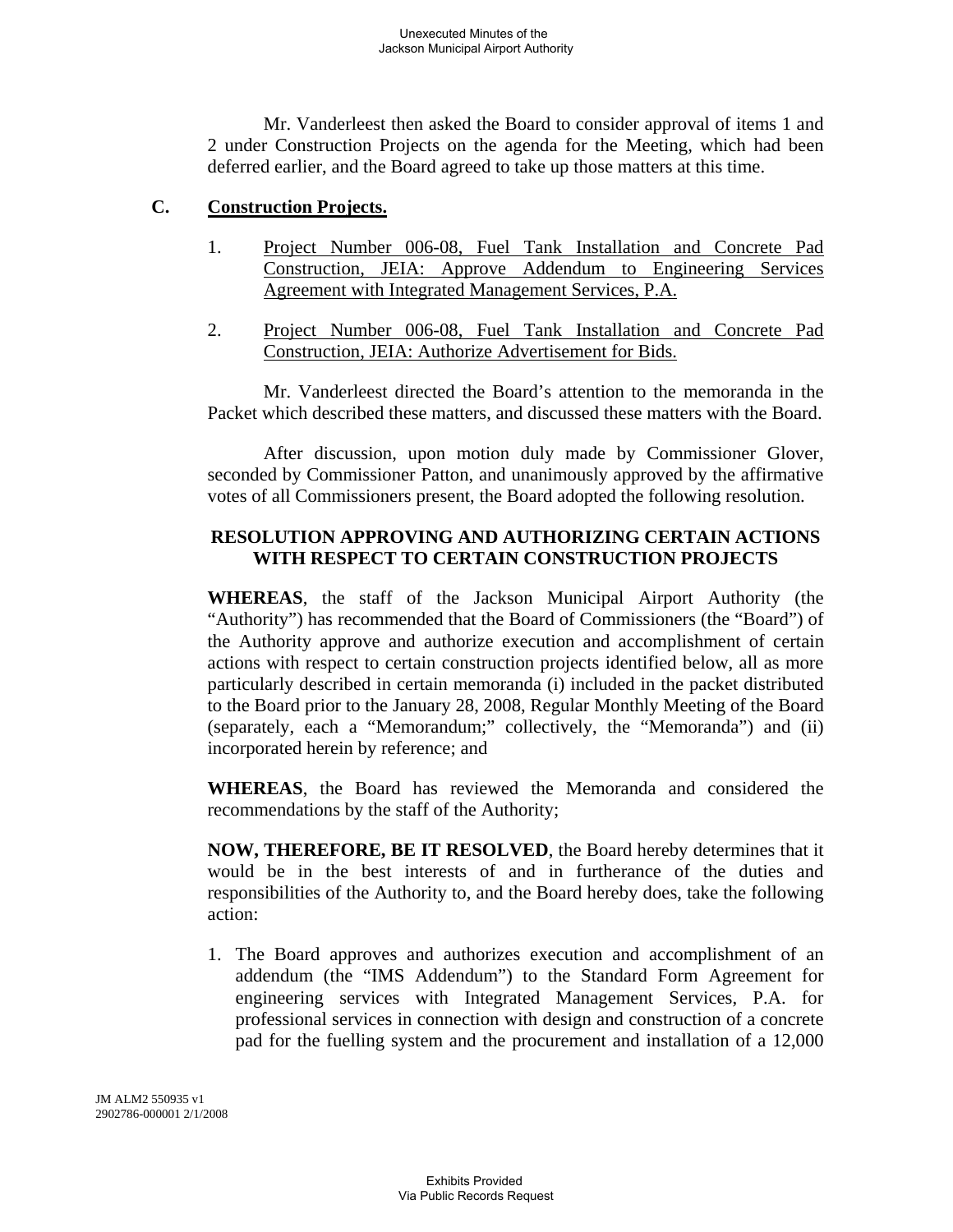gallon self-fuelling facility at Jackson-Evers International Airport ("JEIA"), as more particularly described in the Memorandum dated January 22, 2008, relating to this matter, said IMS Addendum to be in such form and to contain such terms and conditions consistent with said Memorandum as may be deemed appropriate by the Chief Executive Officer of the Authority, as evidenced by his execution thereof.

2. The Board approves and authorizes publication of an advertisement for bids for acquisition and installation of a 12,000 gallon self-fueling facility and construction of a concrete pad for the self-fueling facility at JEIA, as more particularly described in the Memorandum dated January 14, 2008, relating to this matter.

#### **E. Lease and Concession Agreements.**

2. Barrett Aircraft Company, Inc.: Authorize Conditional Release from Lease Obligations.

Mr. Vanderleest directed the Board's attention to the memorandum in the Packet which described this matter, and discussed this matter with the Board.

After discussion, upon motion duly made by Commissioner Irvin, seconded by Commissioner Patton, and unanimously approved by the affirmative votes of all Commissioners present, the Board adopted the following resolution.

## **RESOLUTION APPROVING AND AUTHORIZING CONDITIONAL RELEASE OF BARRETT AIRCRAFT COMPANY, INC. FROM LEASE OBLIGATIONS**

**WHEREAS**, the staff of the Jackson Municipal Airport Authority (the "Authority") has recommended that the Board of Commissioners (the "Board") of the Authority approve and authorize the conditional release of Barrett Aircraft Company, Inc. ("Barrett") from certain lease obligations, as more particularly described in that certain memorandum dated January 22, 2008, as (i) included in the packet distributed to the Board prior to the January 28, 2008, Regular Monthly Meeting of the Board (the "Memorandum") and (ii) incorporated herein by reference; and

**WHEREAS**, the Board has reviewed the Memorandum and considered the recommendation by the staff of the Authority;

**NOW, THEREFORE, BE IT RESOLVED**, the Board hereby determines that it would be in the best interests of and in furtherance of the duties and responsibilities of the Authority to, and the Board hereby does, approve and authorize negotiation and execution of a release of Barrett from its obligations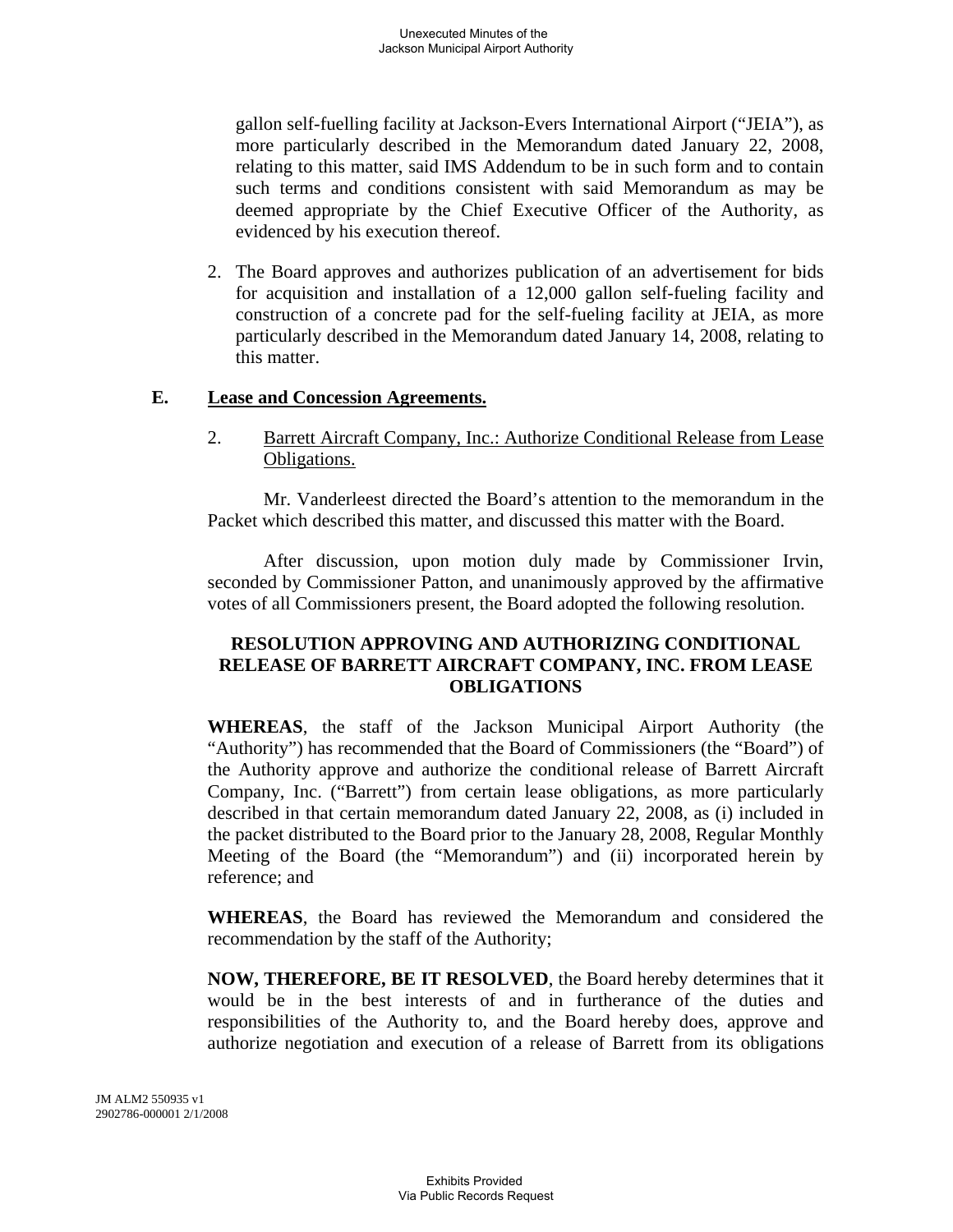under the lease agreement described in the Memorandum (the "Release"), said Release to be in such form and to contain such terms and conditions consistent with the Memorandum as may be deemed appropriate by the Chief Executive Officer of the Authority, as evidenced by his execution thereof.

#### 3. Chamblee Company: Authorize Modification of Leases and Authorize Sale of Improvements.

Mr. Vanderleest directed the Board's attention to the memorandum in the Packet which described this matter, and discussed this matter with the Board.

After discussion, the Board asked Mr. Vanderleest to provide more information on this proposal and invite Mr. Chamblee and his representatives to discuss this matter with the Board.

After discussion, upon motion duly made by Commissioner Irvin, seconded by Commissioner Glover, and unanimously approved by the affirmative votes of all Commissioners present, the Board adopted a resolution tabling this matter until the Board deems it appropriate to take the matter up again.

4. Mercury Air Center – Jackson, LLC: Authorize Modification of Letter Agreement Regarding FBO Building Improvements.

Mr. Vanderleest directed the Board's attention to the memorandum in the Packet which described this matter, and discussed this matter with the Board.

After discussion, upon motion duly made by Commissioner Irvin, seconded by Commissioner Glover, and unanimously approved by the affirmative votes of all Commissioners present, the Board adopted the following resolution.

### **RESOLUTION APPROVING AND AUTHORIZING MODIFICATION OF LETTER AGREEMENT WITH MERCURY AIR CENTER – JACKSON, LLC**

**WHEREAS**, the staff of the Jackson Municipal Airport Authority (the "Authority") has recommended that the Board of Commissioners (the "Board") of the Authority approve and authorize negotiation and execution of an amendment to that certain letter agreement regarding improvements to the FBO Building at Jackson-Evers International Airport (the "Letter Agreement Amendment"), as more particularly described in that certain memorandum dated January 22, 2008, as (i) included in the packet distributed to the Board prior to the January 28, 2008, Regular Monthly Meeting of the Board (the "Memorandum") and (ii) incorporated herein by reference; and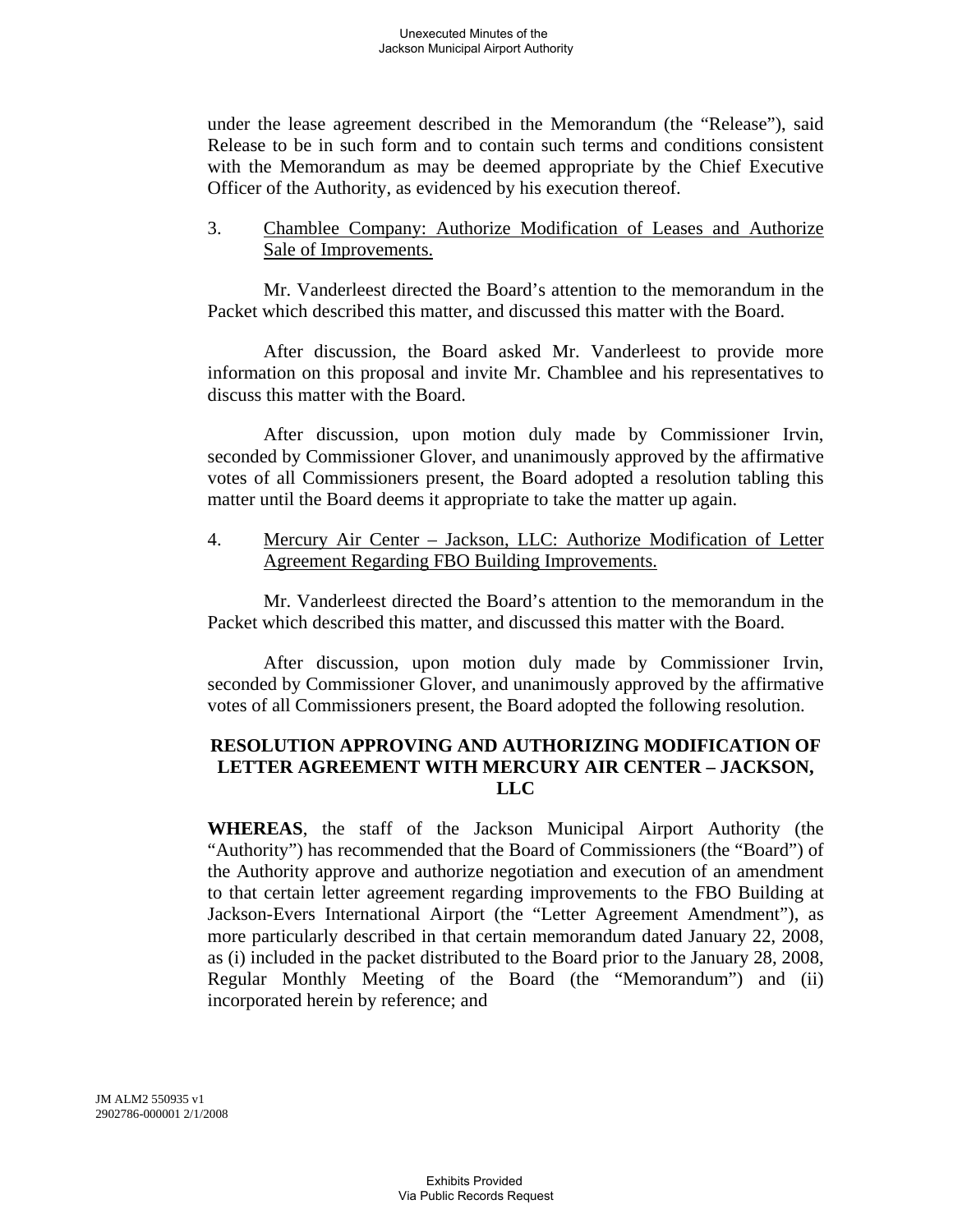**WHEREAS**, the Board has reviewed the Memorandum and considered the recommendation by the staff of the Authority;

**NOW, THEREFORE, BE IT RESOLVED**, the Board hereby determines that it would be in the best interests of and in furtherance of the duties and responsibilities of the Authority to, and the Board hereby does, approve and authorize negotiation and execution of the Letter Agreement Amendment, said Letter Agreement Amendment to be in such form and to contain such terms and conditions consistent with the Memorandum as may be deemed appropriate by the Chief Executive Officer of the Authority, as evidenced by his execution thereof.

## **F. Grants.**

There was no discussion or action regarding grants at the Meeting.

## **G. Other Matters.**

## 1. City of Flowood: Approve Interlocal Agreement.

Mr. Vanderleest directed the Board's attention to the memorandum in the Packet which described the matter set out above, and discussed this matter with the Board.

After discussion, upon motion duly made by Commissioner Glover, seconded by Commissioner Patton, and unanimously approved by the affirmative votes of all Commissioners present, the Board adopted the following resolution.

# **RESOLUTION APPROVING AND AUTHORIZING NEGOTIATION AND EXECUTION OF AN INTERLOCAL AGREEMENT WITH THE CITY OF FLOWOOD, MISSISSIPPI**

**WHEREAS**, the staff of the Jackson Municipal Airport Authority (the "Authority") has recommended that the Board of Commissioners (the "Board") of the Authority approve and authorize negotiation and execution of a certain interlocal agreement between the City of Flowood, Mississippi, and the Authority (the "Interlocal Agreement"), as more particularly described in that certain memorandum dated January 22, 2008, as (i) included in the packet distributed to the Board prior to the January 28, 2008, Regular Monthly Meeting of the Board (the "Memorandum") and (ii) incorporated herein by reference; and

**WHEREAS**, the Board has reviewed the Memorandum and considered said recommendation by the staff of the Authority;

**NOW, THEREFORE, BE IT RESOLVED**, the Board hereby determines that it would be in the best interests of and in furtherance of the duties and responsibilities of the Authority to, and the Board hereby does, approve and